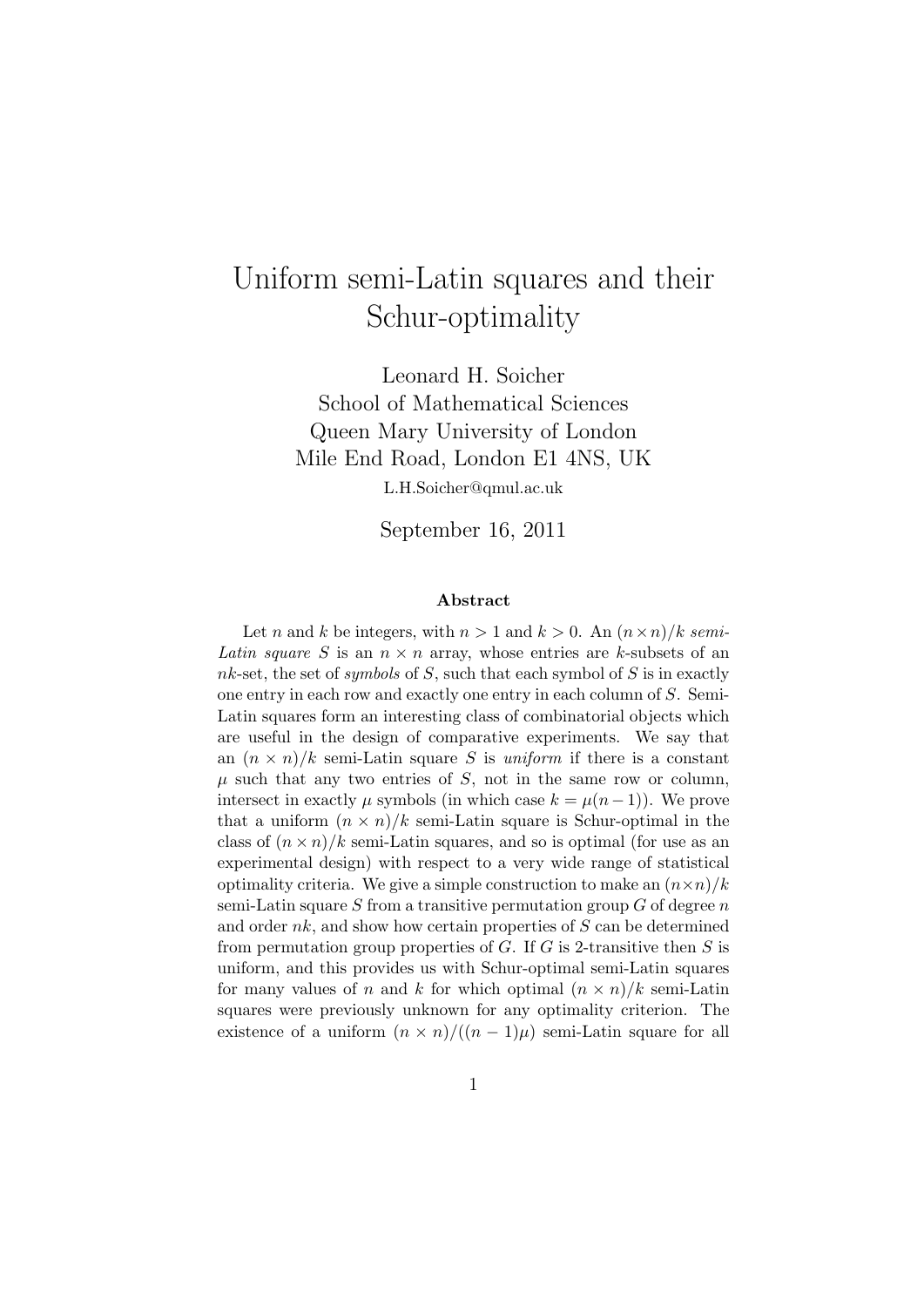integers  $\mu > 0$  is shown to be equivalent to the existence of  $n - 1$ mutually orthogonal Latin squares (MOLS) of order  $n$ . Although there are not even two MOLS of order 6, we construct uniform, and hence Schur-optimal,  $(6 \times 6)/(5\mu)$  semi-Latin squares for all integers  $\mu > 1$ .

## 1 Introduction

Let n and k be integers, with  $n > 1$  and  $k > 0$ . An  $(n \times n)/k$  semi-Latin square S is an  $n \times n$  array, whose entries are k-subsets of an nk-set, the set of symbols of  $S$ , such that each symbol of  $S$  is in exactly one entry in each row and exactly one entry in each column of S. The entry in row i and column j is called the  $(i, j)$ -entry of S and is denoted by  $S(i, j)$ . We consider two  $(n \times n)/k$  semi-Latin squares to be *isomorphic* if one can be obtained from the other by applying an isomorphism, which is a sequence of one or more of: a row permutation, a column permutation, transposing, and renaming symbols. An *automorphism* of S is an isomorphism mapping S onto itself. By identifying a 1-subset of symbols with the symbol it contains, we consider an  $(n \times n)/1$  semi-Latin square to be the same thing as a Latin square of order n.

For example, here are two nonisomorphic  $(3 \times 3)/2$  semi-Latin squares, both having symbol-set  $\{1, \ldots, 6\}$ :

X := 1 4 2 5 3 6 3 6 1 4 2 5 2 5 3 6 1 4 , Y := 1 4 2 5 3 6 3 5 1 6 2 4 2 6 3 4 1 5 . (1)

Observe that symbols 2 and 5 occur together in the three entries  $X(1, 2)$ ,  $X(2,3)$  and  $X(3,1)$  of X, but no pair of distinct symbols occur together in more than one entry of Y.

Semi-Latin squares form an interesting class of combinatorial objects which are used in the design of comparative experiments (see  $[18, 1, 2, 21, 5]$ ). Moreover, the duals of  $(n \times n)/k$  semi-Latin squares are certain factorial designs, and optimal  $(n \times n)/k$  semi-Latin squares dualize to optimal factorial designs of this type, with respect to a wide range of statistical optimality criteria (see [5]). However, until now, optimal  $(n \times n)/k$  semi-Latin squares were only known (for certain optimality criteria) when there are  $k$  mutually orthogonal Latin squares (MOLS) of order  $n$  [11], when there are  $n-1$  MOLS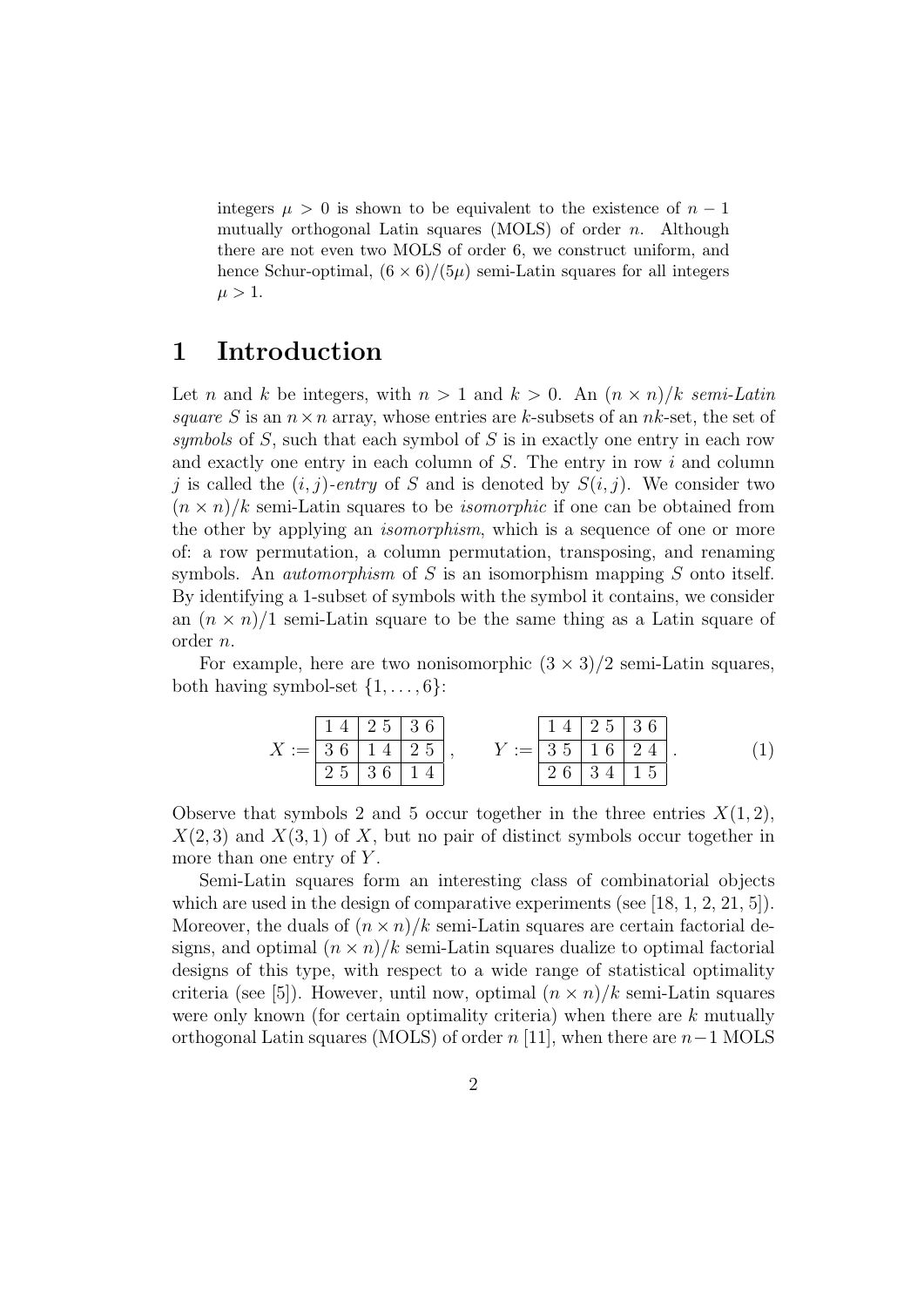of order n and k is a multiple of  $n-1$  [2], when  $n=3$  [2], when  $n=k=4$ [12], and for the classes of "regular-graph"  $(6 \times 6)/2$  [8] and  $(6 \times 6)/3$  [22, 5] semi-Latin squares.

In this paper, we introduce the concept of a uniform semi-Latin square. An  $(n \times n)/k$  semi-Latin square S is uniform if there is a constant  $\mu = \mu(S)$ such that any two entries of  $S$ , not in the same row or column, intersect in exactly  $\mu$  symbols. For example, the semi-Latin square Y in (1) is uniform, with  $\mu(Y) = 1$ . We prove that a uniform  $(n \times n)/k$  semi-Latin square is Schur-optimal (defined in Section 2) in the class of  $(n \times n)/k$  semi-Latin squares, and so, in particular, is  $\Phi_p$ -optimal, for all  $p \in (0,\infty)$ , as well as A-, D-, and E-optimal in that class (see [15, 6]).

We shall give a simple construction to make an  $(n \times n)/k$  semi-Latin square S from a transitive permutation group  $G$  of degree n and order  $nk$ , and show how certain properties of S can be determined from permutation group properties of G. If G is 2-transitive then S is uniform, and this provides us with Schur-optimal semi-Latin squares for many values of  $n$  and  $k$  for which optimal  $(n \times n)/k$  semi-Latin squares were previously unknown for any optimality criterion.

The existence of a uniform  $(n \times n)/((n-1)\mu)$  semi-Latin square for all integers  $\mu > 0$  is shown to be equivalent to the existence of  $n - 1$  MOLS of order n. Although there are not even two MOLS of order 6, we construct uniform, and hence Schur-optimal,  $(6 \times 6)/(5\mu)$  semi-Latin squares for all integers  $\mu > 1$ .

The reader who is unfamiliar with statistical design theory and the theory of optimal designs should consult the excellent survey article [6], which was written for combinatorialists. Other useful references for these topics include [20, 3, 4, 10]. An excellent reference for permutation groups is [9].

## 2 Block designs and Schur-optimality

In this Section, we collect definitions we will need for block designs and Schur-optimality.

A block design is an ordered pair  $(V, \mathcal{B})$ , such that V is a finite nonempty set of *points*, and  $\mathcal{B}$  is a (disjoint from V) finite non-empty collection (or multiset) of non-empty subsets of  $V$  called *blocks*, such that every point is in at least one block. Thus, all our block designs are "binary" in that no block can have a repeated point, but we certainly allow repeated blocks, and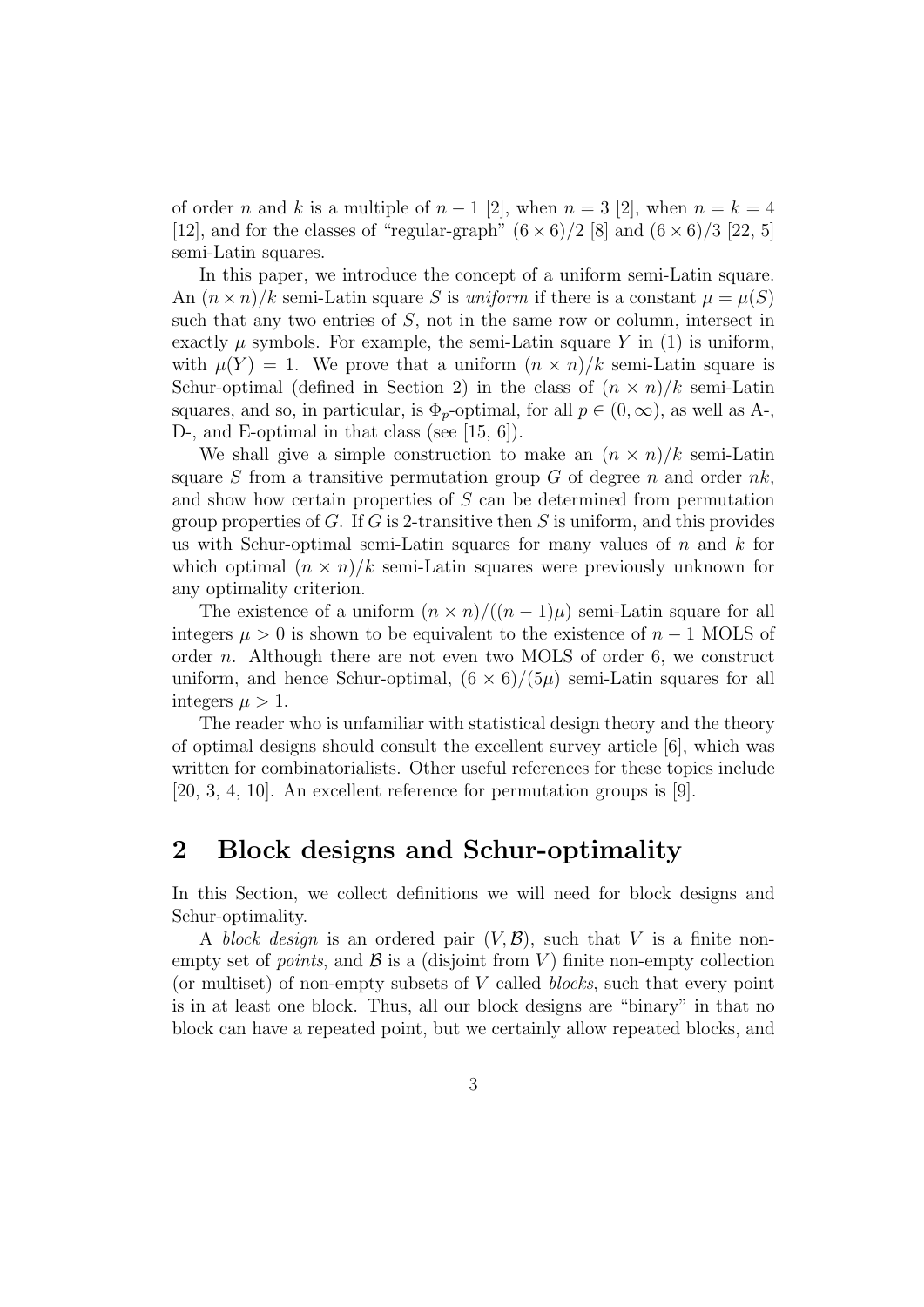repeated blocks are counted in any count of blocks. A  $1-(v, k, r)$  design is a block design having exactly v points, with each block having size  $k$  and with each point in exactly r blocks.

If we ignore the row and column structure of an  $(n \times n)/k$  semi-Latin square S, we obtain its underlying block design (or quotient block design  $[2]$ ), denoted  $\Delta(S)$ , the block design whose points are the symbols of S and whose block multiset is  $[S(i, j) : 1 \le i, j \le n]$ . Note that  $\Delta(S)$  is a 1- $(nk, k, n)$ design.

Let  $\Delta$  be a block design having v points and b blocks. The point graph of  $\Delta$  is the graph whose vertices are the points of  $\Delta$ , and with  $\{\alpha, \beta\}$  an edge precisely when points  $\alpha$  and  $\beta$  are distinct and both in some block of  $\Delta$ . We say that  $\Delta$  is *connected* if its point graph is connected, and that a semi-Latin square is connected if its underlying block design is connected. Thus, for the examples in  $(1)$ , we see that X is not connected and Y is connected. The *incidence matrix* of  $\Delta$  is the  $v \times b$  matrix whose rows are indexed by the points of  $\Delta$  and columns by the blocks of  $\Delta$ , with the  $(\alpha, B)$ -entry being 1 if the point  $\alpha$  is in the block B, and 0 otherwise. The *dual* of  $\Delta$  is obtained by interchanging the roles of points and blocks, and is defined to be the block design whose incidence matrix is the transpose of that of  $\Delta$ . Note that the dual of a 1- $(v, k, r)$  design is a 1- $(vr/k, r, k)$  design. The *concurrence matrix* of  $\Delta$  is the  $v \times v$  matrix whose rows and columns are indexed by the points, and whose  $(\alpha, \beta)$ -entry is the number of blocks containing both  $\alpha$  and  $\beta$ . Note that if N is the incidence matrix of  $\Delta$ , then its concurrence matrix is  $NN^T$ , and the concurrence matrix of the dual of  $\Delta$  is  $N^TN$  (where  $N^T$ denotes the transpose of  $N$ ).

Now suppose  $\Delta$  is a 1- $(v, k, r)$  design with incidence matrix N. The *information matrix* of  $\Delta$  is

$$
C(\Delta) := rI_v - k^{-1}NN^{\mathrm{T}}.
$$

The eigenvalues of this information matrix are all real and lie in the interval  $[0, r]$ . At least one eigenvalue is zero: an associated eigenvector is the all-1 vector. The remaining eigenvalues are all non-zero if and only if  $\Delta$  is connected. (See, for example, [6].) Let  $\delta_0 \leq \delta_1 \leq \cdots \leq \delta_{v-1}$  be the eigenvalues of  $C(\Delta)$ . We say that  $\Delta$  is *Schur-optimal* in a class C of 1- $(v, k, r)$  designs containing  $\Delta$  if  $\Delta$  is connected and for each design  $\Gamma \in \mathcal{C}$ , with information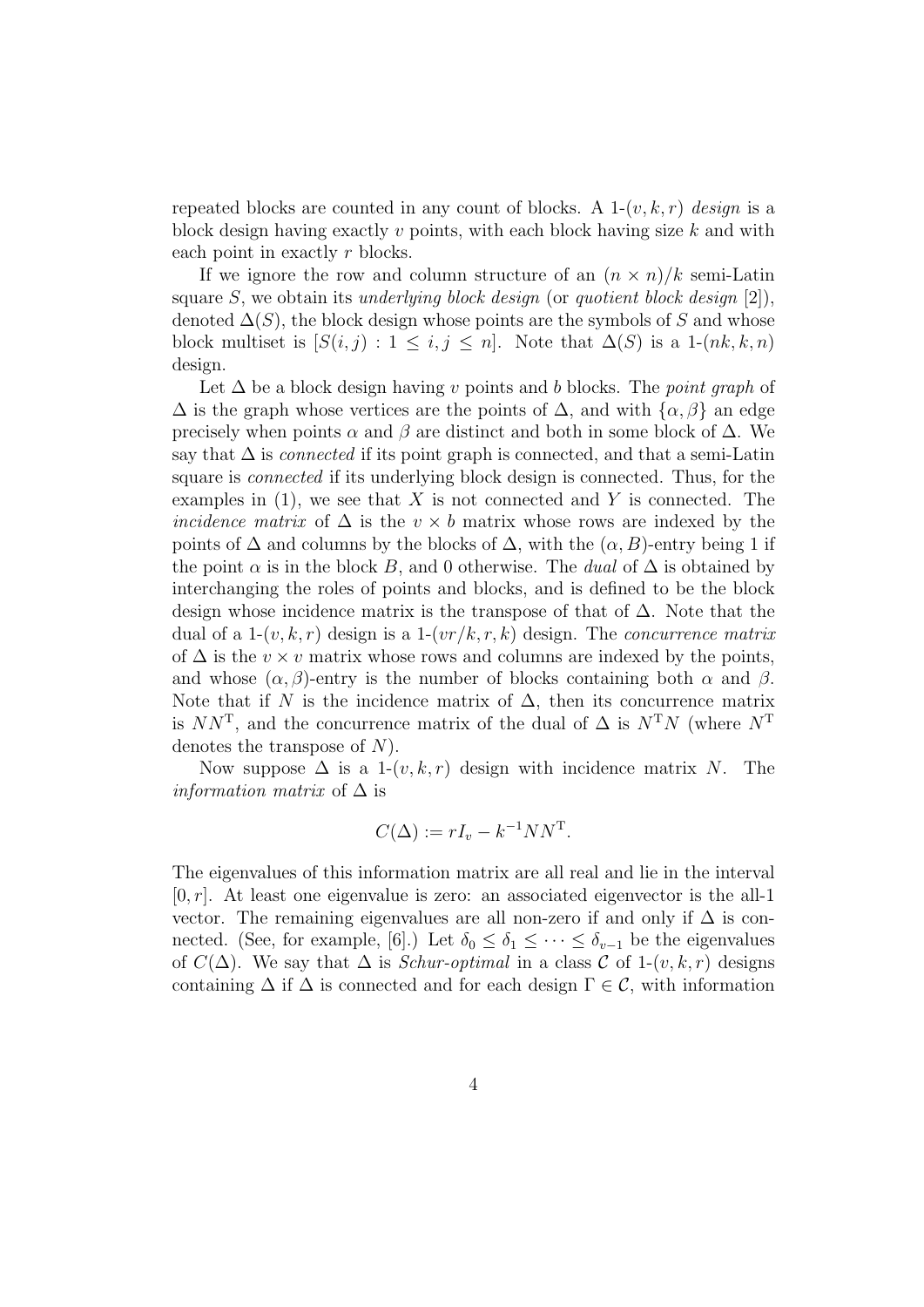matrix  $C(\Gamma)$  having eigenvalues  $\gamma_0 \leq \gamma_1 \leq \cdots \leq \gamma_{v-1}$ , we have:

$$
\sum_{i=0}^{\ell} \delta_i \ge \sum_{i=0}^{\ell} \gamma_i, \text{ for } \ell = 0, 1, \dots, v - 1.
$$

A Schur-optimal design need not exist within a given class  $C$ , but when it does, that design is optimal in  $\mathcal C$  with respect to a very wide range of statistical optimality criteria, including being  $\Phi_p$ -optimal, for all  $p \in (0,\infty)$ , and also A- D- and E-optimal. This was proved in [15]; see also [6, 20] for definitions of these optimality criteria and more on this result.

Following the analysis in [2], we consider an  $(n \times n)/k$  semi-Latin square to be optimal with respect to a given optimality criterion if and only if its underlying block design is optimal with respect to that criterion in the class of underlying block designs of  $(n \times n)/k$  semi-Latin squares. In particular, an  $(n \times n)/k$  semi-Latin square is *Schur-optimal* if its underlying block design is Schur-optimal in the class of underlying block designs of  $(n \times n)/k$  semi-Latin squares.

### 3 Uniform semi-Latin squares

Recall that a semi-Latin square S is uniform if there is a constant  $\mu = \mu(S)$ such that any two entries of S, not in the same row or column, intersect in exactly  $\mu$  symbols.

**Lemma 3.1** If S is a uniform  $(n \times n)/k$  semi-Latin square then  $\mu(S)$  =  $k/(n-1)$ , and in particular,  $n-1$  divides k.

*Proof.* Let S be a uniform  $(n \times n)/k$  semi-Latin square, and let  $i, j \in$  $\{1,\ldots,n\}$ . We count in two ways the number of triples  $(i',j',\alpha)$ , such that  $i', j' \in \{1, \ldots, n\}, i' \neq i, j' \neq j$ , and  $\alpha \in S(i, j) \cap S(i', j')$ . We get that  $(n-1)^2 \mu(S) = k(n-1)$ , and the result follows.

Let s be a positive integer. An s-fold inflation of an  $(n \times n)/k$  semi-Latin square is obtained by replacing each symbol  $\alpha$  in the semi-Latin square by s symbols  $\sigma_{\alpha,1}, \ldots, \sigma_{\alpha,s}$ , such that  $\sigma_{\alpha,i} = \sigma_{\beta,j}$  if and only if  $\alpha = \beta$  and  $i = j$ . The result is an  $(n \times n)/(ks)$  semi-Latin square. For example, the square X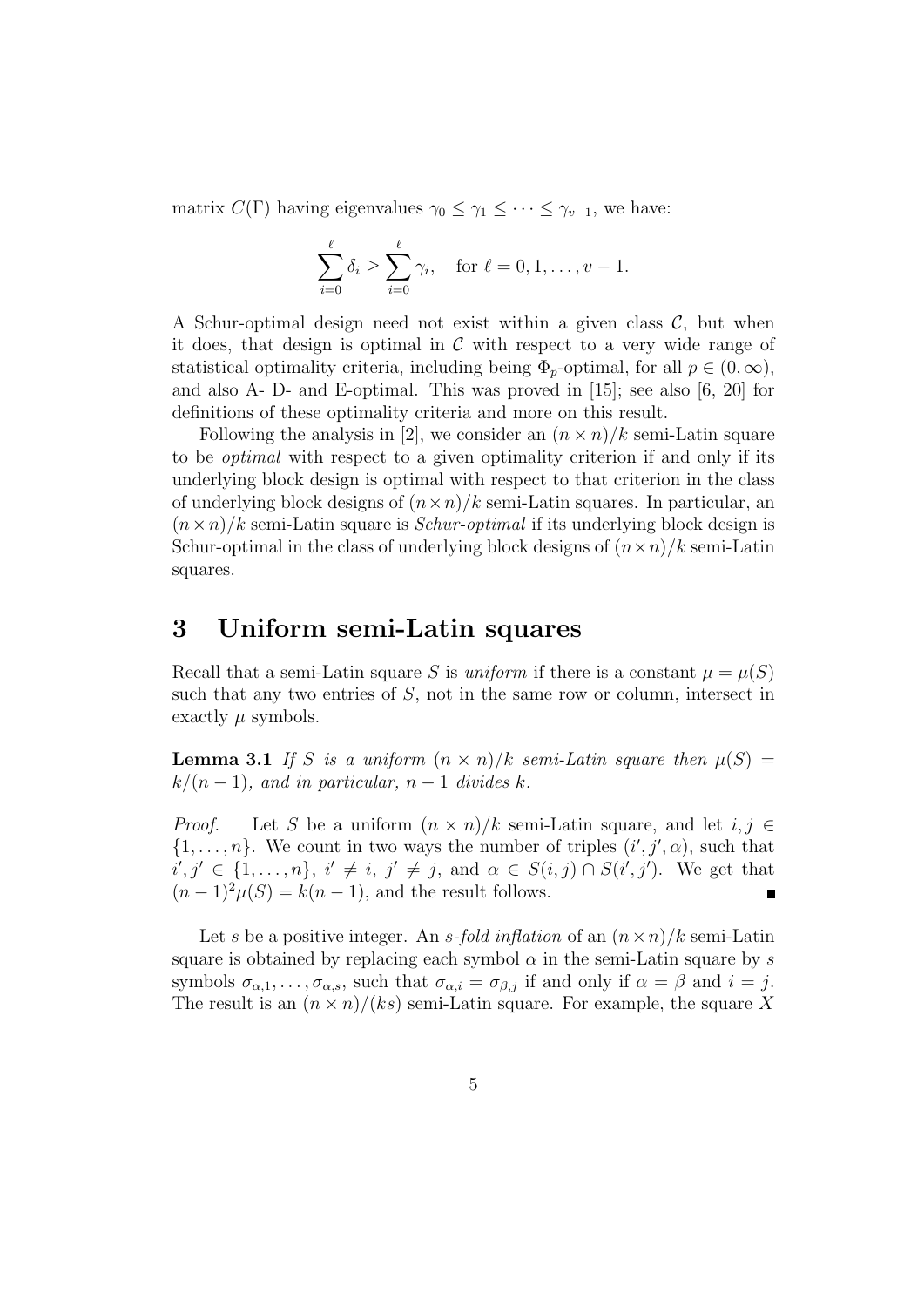in (1) is a 2-fold inflation of

|  |   | F  |  |
|--|---|----|--|
|  |   | ٠, |  |
|  | У |    |  |

The superposition of an  $(n \times n)/k$  semi-Latin square with an  $(n \times n)/\ell$ semi-Latin square (with disjoint symbol sets) is obtained by superimposing the first square upon the second, giving an  $(n \times n)/(k+\ell)$  semi-Latin square. For example, the square  $Y$  in  $(1)$  is the superposition of

|  |  | and | r |  |  |
|--|--|-----|---|--|--|
|  |  |     |   |  |  |

**Lemma 3.2** If S is a uniform semi-Latin square then an s-fold inflation of S is also uniform, and if S and T are both  $n \times n$  uniform semi-Latin squares (with disjoint symbol sets) then the superposition of  $S$  and  $T$  is also uniform.

Proof. Straightforward.

**Theorem 3.3** An  $(n \times n)/(n-1)$  semi-Latin square S is uniform if and only if S is a superposition of  $n-1$  MOLS of order n.

*Proof.* Suppose S is a uniform  $(n \times n)/(n-1)$  semi-Latin square. By Lemma 3.1,  $\mu(S) = 1$ , so any two entries of S in different positions meet in 0 or 1 points, so every pair of distinct symbols of S occur together in at most one entry. Bailey [2, Theorem 6.4] shows that an  $(n \times n)/(n-1)$  semi-Latin square with this property must be a superposition of  $n - 1$  MOLS of order  $\overline{n}$ .

Conversely, suppose S is a superposition of  $n-1$  MOLS of order n, and consider entries  $S(i, j)$  and  $S(i', j')$  of S, with  $i \neq i'$  and  $j \neq j'$ . Now  $|S(i, j) \cap S(i', j')| \leq 1$ , for otherwise there would be two (or more) symbols from orthogonal Latin squares occurring together in more than one entry of S, and this cannot happen. Now each of the  $n-1$  symbols in  $S(i, j)$  must  $\alpha$  occur in row  $i'$ , no two of these can occur together in any entry in this row, and none can occur in column j, so we must have  $|S(i, j) \cap S(i', j')| = 1$ .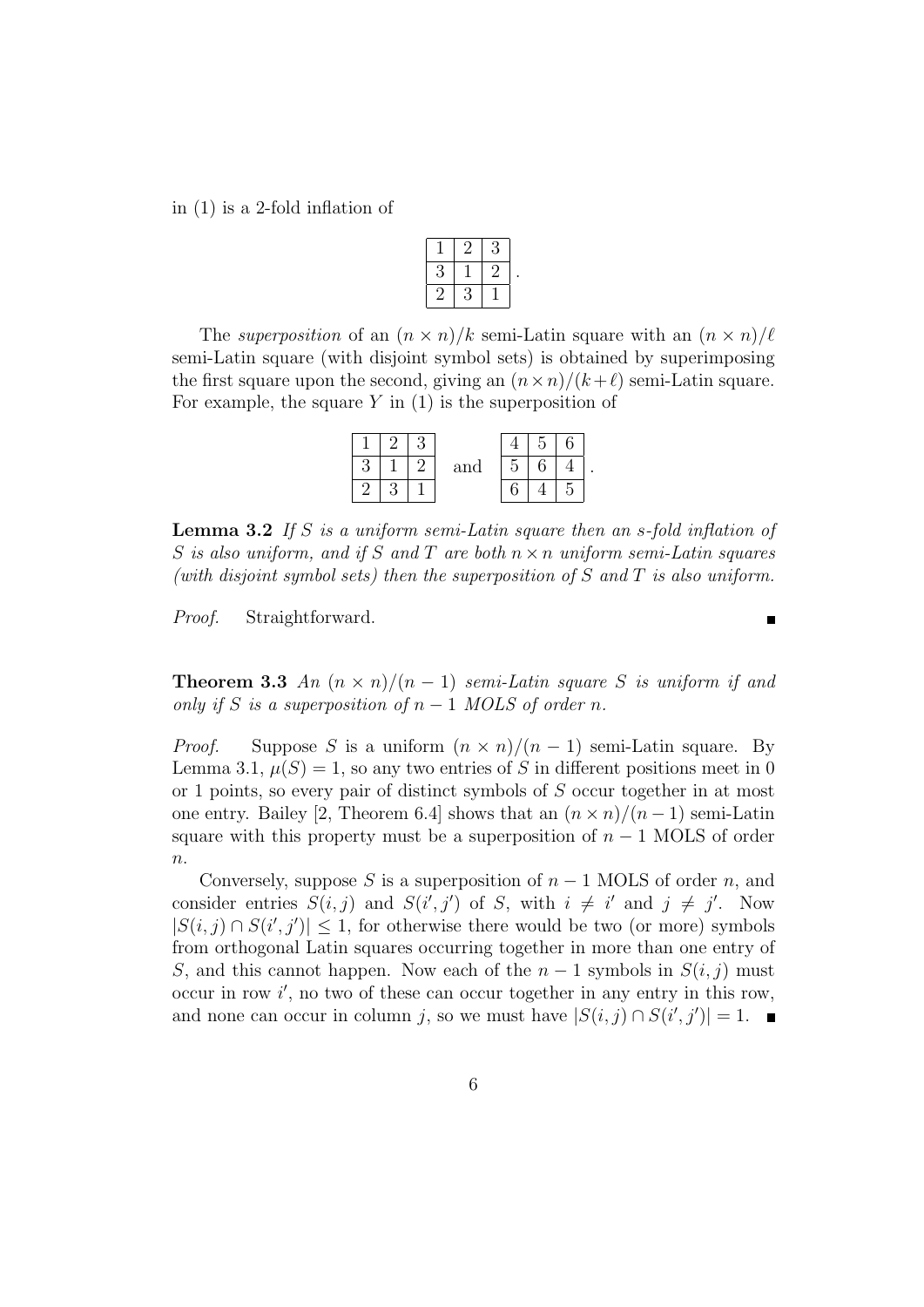Uniform semi-Latin squares can thus be seen as generalizing the concept of complete sets of MOLS (i.e. sets of  $n-1$  MOLS of order n). Since the  $\mu$ -fold inflation of a uniform semi-Latin square is uniform, we see that the existence of a uniform  $(n \times n)/((n-1)\mu)$  semi-Latin square for all integers  $\mu > 0$  is equivalent to the existence of a complete set of MOLS of order n, and such a set exists if  $n$  is a prime power. It is a major unsolved problem whether such a set exists for some n not a prime power, so when n is not a prime power the existence question for a uniform  $(n \times n)/((n-1)\mu)$  semi-Latin square for a given  $\mu$  can be very difficult indeed.

The statistical importance of uniform semi-Latin squares comes from the following theorem. We have excluded the case  $n = 2$  since each  $(2 \times 2)/k$ semi-Latin square is a k-fold inflation of a Latin square of order 2, and is not connected.

**Theorem 3.4** Let  $n > 2$  and let S be a uniform  $(n \times n)/k$  semi-Latin square. Then  $S$  is Schur-optimal; that is, the underlying block design of  $S$  is Schur-optimal in the class of underlying block designs of  $(n \times n)/k$  semi-Latin squares.

*Proof.* Let  $\Delta$  be the underlying block design of S, let N be the incidence matrix of  $\Delta$ , and let  $i, j, i', j' \in \{1, ..., n\}$ , with  $(i, j) \neq (i', j')$ . If  $i = i'$  or  $j = j'$  then  $|S(i, j) \cap S(i', j')| = 0$ , and otherwise  $|S(i, j) \cap S(i', j')| = \mu(S) =$  $k/(n-1)$ . Thus the dual  $\Delta^*$  of  $\Delta$  is a partially balanced incomplete-block design with respect to the  $L_2$ -type association scheme, so it is straightforward to work out the eigenvalues and their multiplicities for the concurrence matrix  $N^{T}N$  of  $\Delta^*$  (see, for example, [25]). These eigenvalues are nk with multiplicity 1,  $nk/(n-1)$  with multiplicity  $(n-1)^2$ , and 0 with multiplicity  $2n-2$ . The non-zero eigenvalues of  $N^TN$ , as well as their multiplicities, are the same as for  $NN^{\mathsf{T}}$ . It follows that the eigenvalues  $\delta_0, \ldots, \delta_{nk-1}$  of the information matrix  $C(\Delta) := nI_{nk} - k^{-1}NN^{T}$  of  $\Delta$ , in non-decreasing order, satisfy:

$$
0 = \delta_0 < n - n/(n - 1) = \delta_1 = \dots = \delta_{(n-1)^2} < n = \delta_{(n-1)^2 + 1} = \dots = \delta_{nk - 1}.
$$

Note that, since S is uniform and  $n > 2$ , we have  $nk - 1 \ge n(n - 1) - 1 >$  $(n-1)^2$ .

Now let R be any  $(n \times n)/k$  semi-Latin square, let  $\Gamma^*$  be the dual block design of the underlying block design  $\Gamma$  of  $R$ , and let  $M$  be the incidence matrix of Γ. The rows and columns of the concurrence matrix  $M<sup>T</sup>M$  of Γ<sup>\*</sup>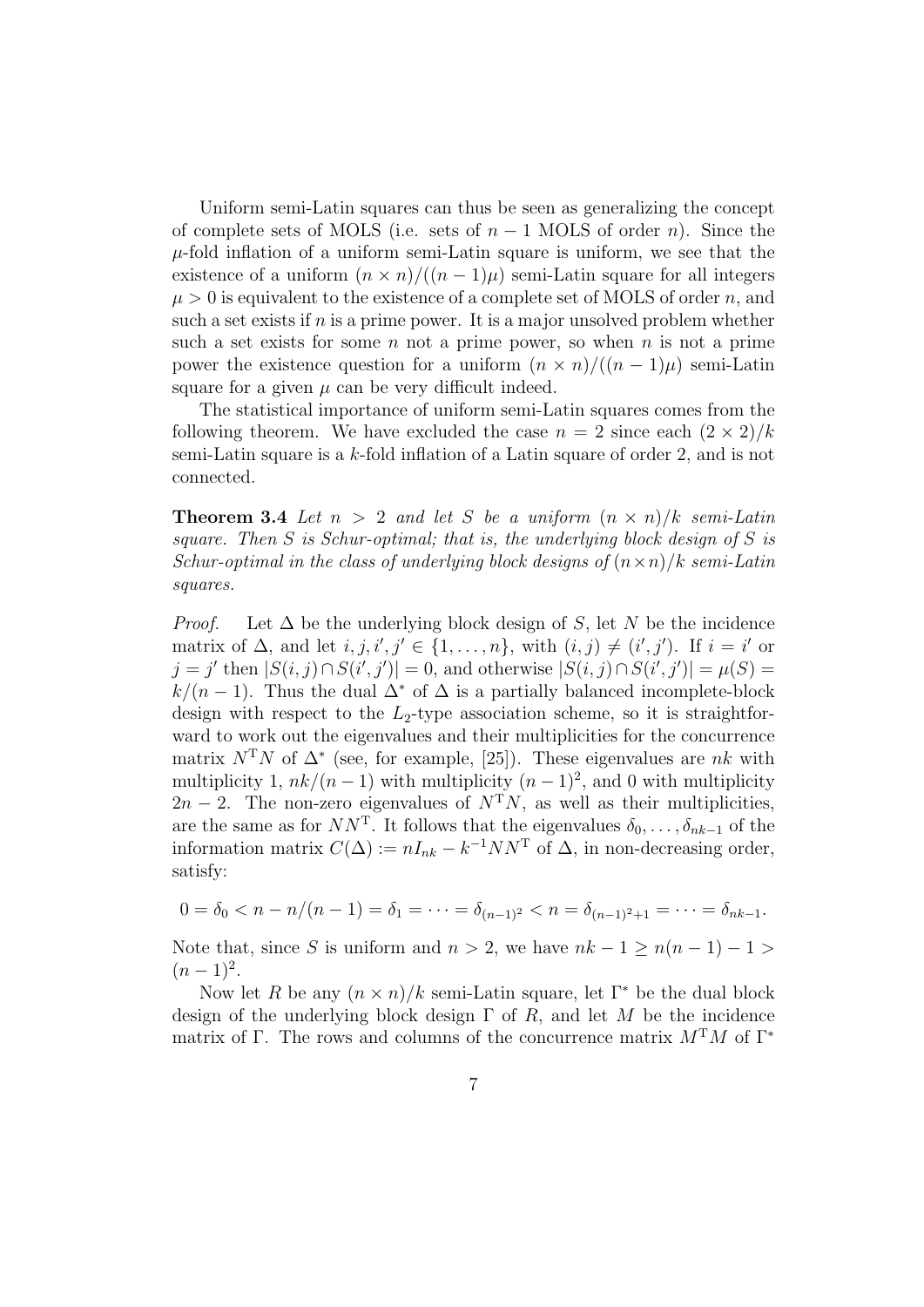are indexed by the  $n^2$  entries of R, with the  $(R(i, j), R(i', j'))$ -entry of  $M^{T}M$ being  $|R(i, j) \cap R(i', j')|$ . Now consider a row **r** of  $M^{T}M$ . If we just look at the positions in  $\bf{r}$  indexed by the *n* entries in a given row (or column) of R, then the values in these positions sum to k. Thus the  $n^2$ -vector having  $n-1$  in these positions and  $-1$  elsewhere is in the null space of  $M<sup>T</sup>M$ . Such null vectors corresponding to the rows of R span an  $(n-1)$ -space (they sum to  $\mathbf{0}$ ), and such null vectors correponding to the columns of R span another  $n-1$  space, and these two spaces have trivial intersection. Thus the null space of  $M^{T}M$  has dimension at least  $2n-2$ , and so the rank of both  $M^{T}M$ and  $MM^{\mathrm{T}}$  is at most  $(n-1)^2 + 1$ . It follows that the eigenvalues  $\gamma_0, \ldots, \gamma_{nk-1}$ of the information matrix  $C(\Gamma) := nI_{nk} - k^{-1}MM^{\mathrm{T}}$  of  $\Gamma$ , in non-decreasing order, satisfy:

$$
0 = \gamma_0 \le \gamma_1 \le \cdots \le \gamma_{(n-1)^2} \le n = \gamma_{(n-1)^2+1} = \cdots = \gamma_{nk-1}.
$$

Now suppose that for some  $\ell \in \{0, 1, \ldots, nk-1\}$  we have  $\sum_{i=0}^{\ell} \delta_i$  $\sum_{i=0}^{\ell} \gamma_i$ , and choose  $\ell$  to be the least index with this property. Then  $\delta_{\ell} < \gamma_{\ell}$ and  $0 < \ell \leq (n-1)^2$ . Moreover, for  $j = \ell, \ldots, (n-1)^2$ , the  $\delta_j$  are constant and the  $\gamma_j$  are non-decreasing, and for  $j = (n-1)^2 + 1, \ldots, nk-1$ ,  $\delta_j = \gamma_j = n$ , and so  $\sum_{i=0}^{nk-1} \delta_i < \sum_{i=0}^{nk-1} \gamma_i$ . But this contradicts the fact that the sums of the eigenvalues of  $C(\Delta)$  and  $C(\Gamma)$  are the same (both information matrices have trace  $n^2(k-1)$ ). We conclude that  $\Delta$  is Schur-optimal in the class of underlying block designs of  $(n \times n)/k$  semi-Latin squares, and we are done. (We note that a similar, and simpler, argument shows that  $\Delta^*$  is Schur-optimal in the class of duals of underlying block designs of  $(n \times n)/k$ semi-Latin squares.) Н

Remark 3.5 The proof of Theorem 3.4 could be shortened, but made less self-contained and explicit, as follows. After determining the eigenvalues and their multiplicities for  $C(\Delta)$ , we may observe that S is "maximally balanced" in the sense of [1, Section 4]. The result then follows from [7, Theorem 3.3].

Remark 3.6 Theorem 3.4 generalizes Theorem 5.4 of [2], where it is shown that if S is the superposition of  $n-1$  MOLS of order n, or an s-fold inflation of such a superposition, then  $S$  is  $A_-, D_-,$  and E-optimal among semi-Latin squares of the same size as  $S$ . Bailey remarks in  $[5]$  that this extends to  $\Phi_p$ -optimality for all  $p \in (0,\infty)$ , which is also covered by our result.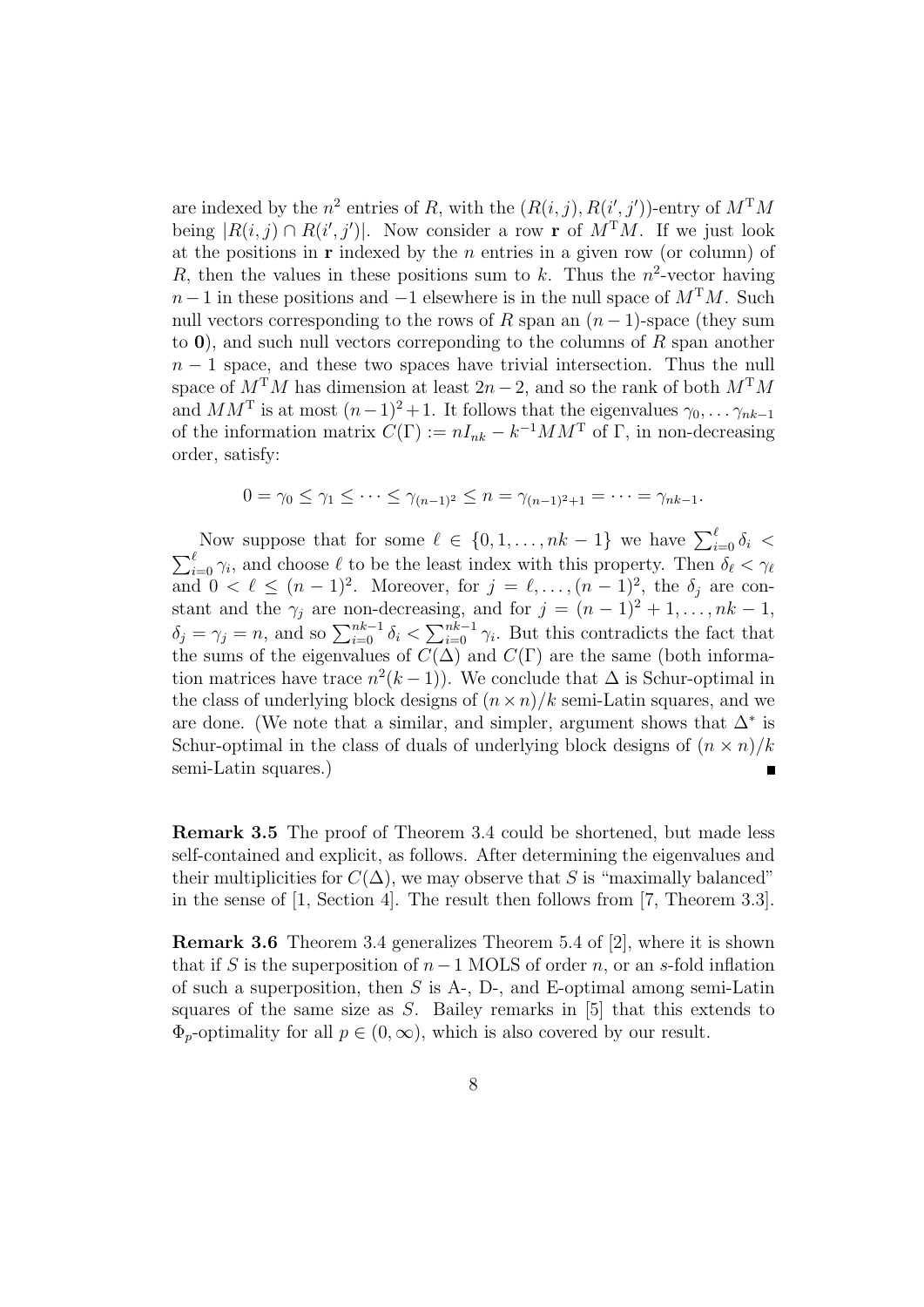## 4 Semi-Latin squares from transitive permutation groups

We now present a simple construction to obtain a semi-Latin square from a transitive permutation group. The construction applied to a 2-transitive group yields a uniform semi-Latin square. First, we give some definitions.

A permutation group G on a finite set  $\Omega$  of points is a subgroup of the group of all permutations of  $\Omega$ . If  $|\Omega| = n$  then we say that G has *degree n*. The symmetric group of degree n, denoted  $S_n$ , is the group of all permutations of  $\{1, \ldots, n\}$ . A permutation group G on  $\Omega$  is transitive if for every  $i, j \in \Omega$ there is a  $g \in G$  with  $i^g = j$  (our permutations act on the right), and G is 2-transitive if for every  $i, i', j, j' \in \Omega$  with  $i \neq i'$  and  $j \neq j'$ , there is a  $g \in G$ with  $i^g = j$  and  $i'^g = j'$ . A permutation group is *regular* if it is transitive and no non-identity element fixes a point. Note that a regular permutation group of degree n has order n. A Frobenius group is a transitive permutation group such that each non-identity element fixes at most one point.

Let n and k be integers, with  $n > 1$  and  $k > 0$ , and let P be a set of nk permutations of  $\{1, \ldots, n\}$ , such that, for all  $i, j \in \{1, \ldots, n\}$  there are exactly k elements of P mapping i to j. Then P determines a unique  $(n \times n)/k$  semi-Latin square, denoted  $SLS(P)$ , with symbol-set P, and whose  $(i, j)$ -entry consists precisely of those  $p \in P$  with  $i^p = j$ .

Now let G be a transitive permutation group on  $\{1, \ldots, n\}$ , with  $n > 1$ . For all  $i, j \in \{1, \ldots, n\}$ , there are exactly  $|G|/n$  elements of G mapping i to j (the elements mapping i to j are precisely those in  $h^{-1}G_1hg$ , where h is any element of G with  $1^h = i$ ,  $G_1$  is the stabilizer in G of 1, and g is any element of G with  $i^g = j$ . Thus, the set of elements of G define an  $(n \times n)/k$  semi-Latin square SLS(G), with  $k = |G|/n$ . For example, SLS(S<sub>3</sub>) is isomorphic to the square  $Y$  in  $(1)$ .

**Theorem 4.1** Let G be a transitive permutation group on  $\{1, \ldots, n\}$ , with  $n > 1$ , and let  $S := SLS(G)$ .

- 1. Let H be a transitive subgroup of G. Then S is the superposition of  $|G|/|H|$   $(n \times n)/(|H|/n)$  semi-Latin squares, each isomorphic to  $SLS(H)$ . In particular, if H is regular then S is a superposition of Latin squares, each isomorphic to  $SLS(H)$ .
- 2. The group G contains a non-identity element with exactly f fixed points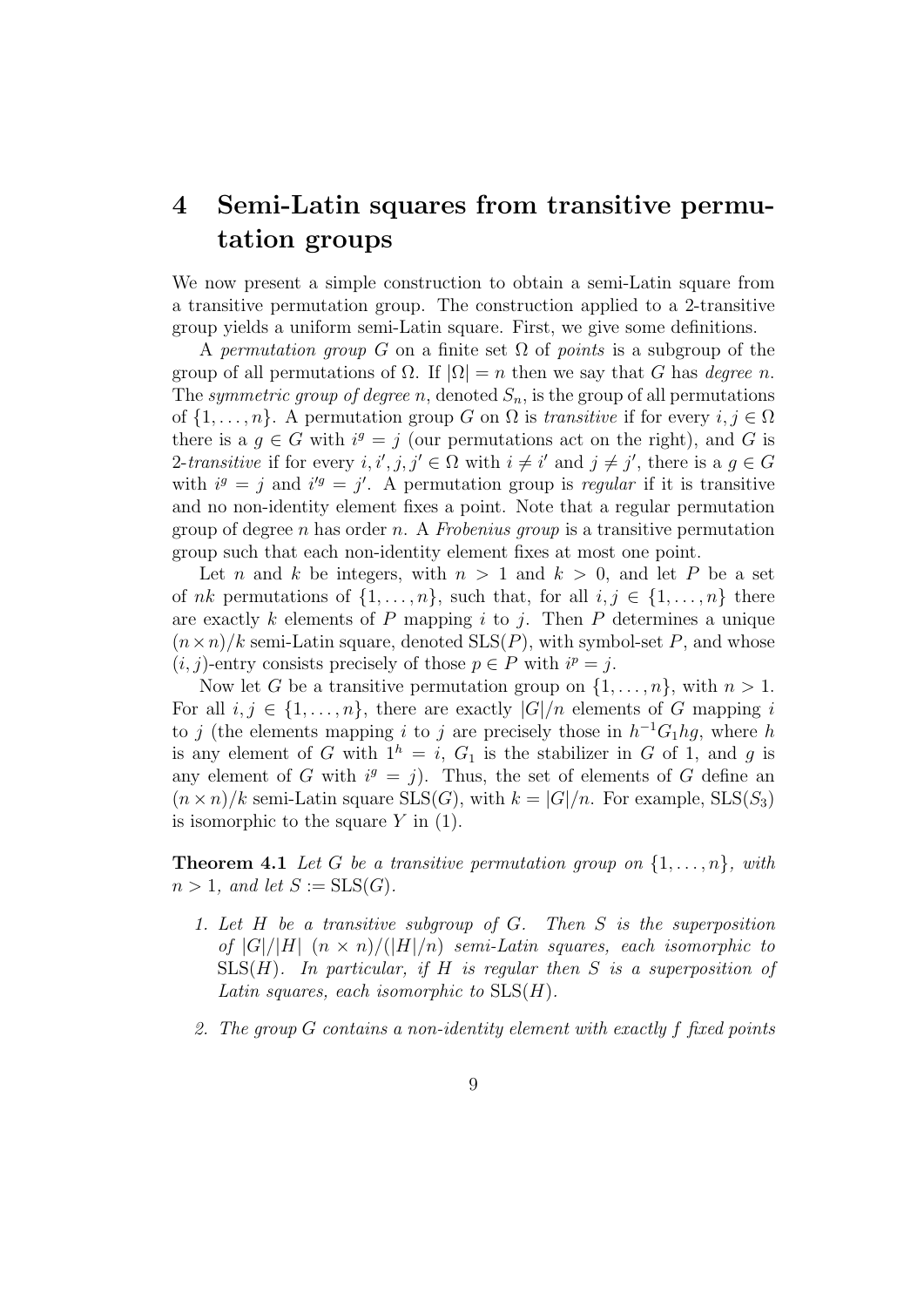if and only if there are two distinct symbols of S which occur together in exactly f entries of S.

- 3. G is a Frobenius group if and only if S is a superposition of MOLS.
- 4. G is 2-transitive if and only if S is uniform.

#### Proof.

1. Let i and j be elements of  $\{1, \ldots, n\}$ ,  $q \in G$  and  $h \in H$ . There are exactly  $|H|/n$  elements of H mapping i to  $j^{g^{-1}}$ , and so there are exactly  $|H|/n$  elements of the right coset Hg mapping i to j. We thus obtain an  $(n \times n)/(|H|/n)$  semi-Latin square SLS(Hq), which can be formed from  $SLS(H)$  by first permuting its columns by g (so if  $i^g = j$ ) then the current  $i$ -th column becomes the new  $j$ -th column), and then right multiplying each symbol by g. Thus, if  ${Hg_1, \ldots, Hg_m}$  is the partition of G into the  $m := |G|/|H|$  right cosets of H, then S is the superposition of  $SLS(Hg_1), \ldots, SLS(Hg_m)$ , and these semi-Latin squares are all isomorphic to  $SLS(H)$ .

We remark that a similar argument works just as well for the left cosets of H in G, with  $SLS(qH)$  obtained from  $SLS(H)$  by permuting its rows by  $g^{-1}$  and then left multiplying each symbol by g.

2. Suppose g is a non-identity element of  $G$ , and g has exactly f fixed points. Then q occurs together with the identity element of  $G$  in exactly f entries of S.

Conversely, suppose  $g$  and  $h$  are distinct elements of  $G$  occurring together in exactly  $f$  entries of  $S$ . Then there are exactly  $f$  points  $i \in \{1, \ldots, n\}$  with  $i^g = i^h$ , and so  $gh^{-1}$  is a non-identity element of G having exactly f fixed points.

3. Suppose G is a Frobenius group. By Frobenius' Theorem [9, Theorem 2.1], G has a regular (normal) subgroup, and so by part 1 above, S is a superposition of Latin squares. Since  $G$  is a Frobenius group, only the identity element fixes more than one point, so by part 2, each pair of distinct symbols of S occur together in at most one entry of S. It follows that a superposition of Latin squares forming S must be a superposition of MOLS.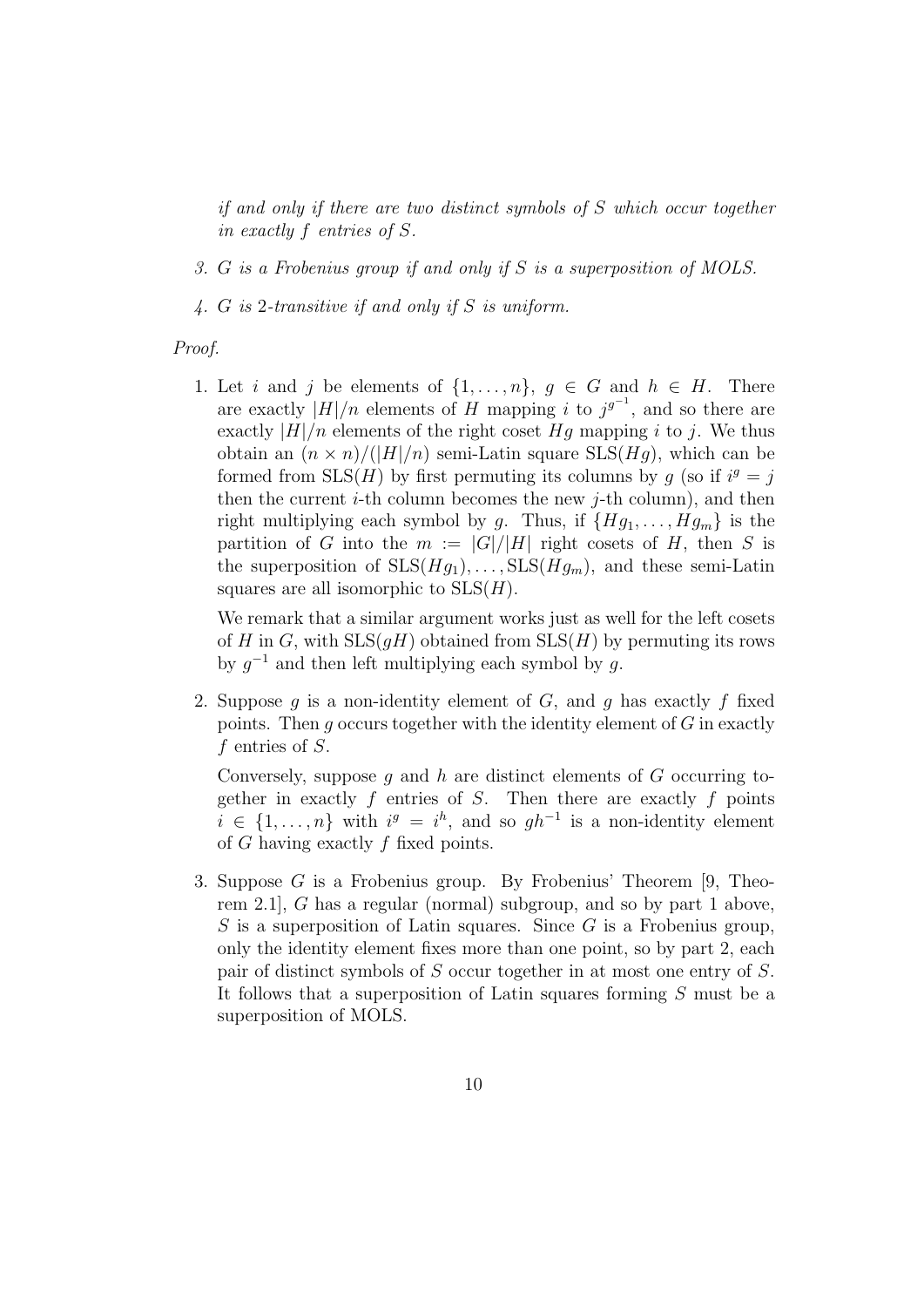Conversely, if S is a superposition of MOLS, then each pair of distinct symbols of S occur together in at most one entry of S, and so by part 2. no non-identity element of G fixes more than one point, and so G is a Frobenius group.

4. Suppose G is 2-transitive. Then for every  $i, i', j, j' \in \{1, \ldots, n\}$  with  $i \neq i'$  and  $j \neq j'$ , there are precisely  $\mu := |G|/(n(n-1))$  elements  $g \in G$ with  $i^g = j$  and  $i'^g = j'$ . Thus,  $S(i, j)$  and  $S(i', j')$  intersect in exactly these  $\mu$  elements, and so  $S$  is uniform.

Conversely, suppose S is uniform. Then if  $i, i', j, j' \in \{1, \ldots, n\}$  with  $i \neq i'$  and  $j \neq j'$ , then  $S(i, j)$  and  $S(i', j')$  intersect in  $\mu := k/(n-1) > 0$ symbols (recall that  $n > 1, k > 0$ ), so there is an element of G mapping i to j and i' to j'. Thus G is 2-transitive.

 $\blacksquare$ 

Remark 4.2 An equivalent construction to ours in the case of 2-transitive permutation groups is given in [24], where the interest is in producing efficient partially balanced incomplete-block designs with respect to rectangular association schemes. Semi-Latin squares, their optimality, or that of their duals, are not considered in [24].

Using the Classification of Finite Simple Groups, all the finite 2-transitive permutation groups have been classified (see [9, Section 4.8]), and tables of these groups are given in Sections 7.3 and 7.4 of [9]. Each 2-transitive group G gives rise to a uniform semi-Latin square  $SLS(G)$ , certain properties of which can be deduced from properties of G. For example, consideration of the groups  $PGL_2(q)$  and  $PSL_2(q)$ , of degree  $q+1$ , where q is a prime power, yields the following result.

Theorem 4.3 Let q be a prime power. Then there exists a uniform, and hence Schur-optimal,  $((q+1) \times (q+1))/(q(q-1))$  semi-Latin square S which is the superposition of isomorphic Latin squares and in which every pair of distinct symbols occur together in at most two entries. Moreover, if q is odd then S is also the superposition of two isomorphic uniform  $((q + 1) \times (q +$  $1)$ )/(q(q - 1)/2) semi-Latin squares.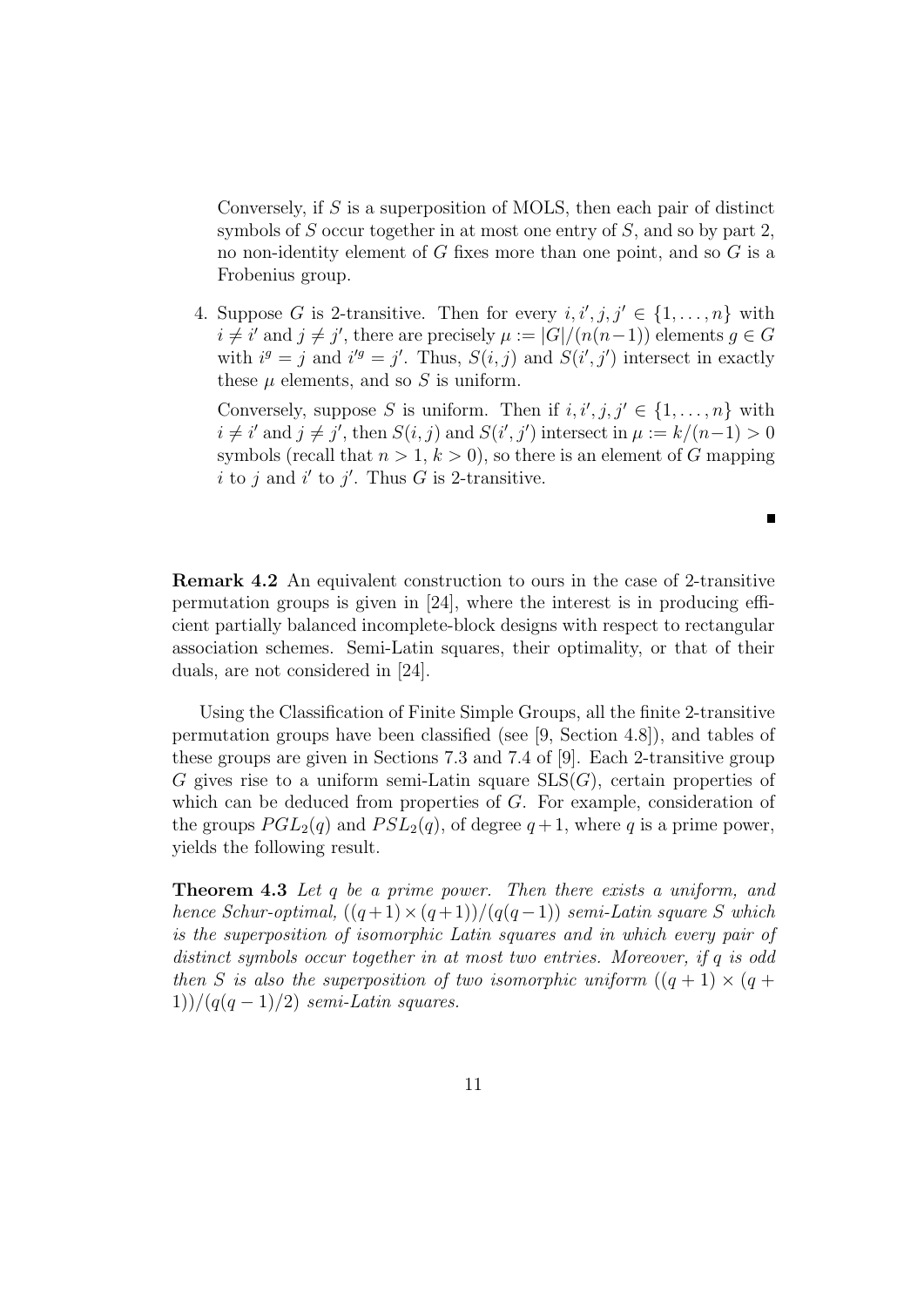*Proof.* The proof is an application of Theorem 4.1.

Let  $G := PGL_2(q)$  in its natural 2-transitive action of degree  $q+1$  (coming from the the action of  $GL_2(q)$  on the 1-spaces of  $GF(q)^2$ , and let S := SLS(G). Then  $|G| = (q+1)q(q-1)$ , and so S is a uniform  $((q+1) \times (q+1))$  $1)$ /(q(q−1)) semi-Latin square. The only element of G fixing three (or more) points is the identity (in fact, when  $q > 2$ , G is a "sharply 3-transitive group" (see [9])). Thus every pair of distinct symbols of S occur together in at most two entries. Moreover, G has a regular cyclic subgroup [17, Theorem 27.6], generated by a so-called Singer cycle, and so, by part 1 of Theorem 4.1, S is the superposition of isomorphic Latin squares.

If q is odd then G has a 2-transitive subgroup  $PSL_2(q)$  of index 2, and so S is also the superposition of two isomorphic uniform  $((q+1)\times(q+1))/(q(q-1))$  $1/2$ ) semi-Latin squares.

#### 4.1 More on  $SLS(G)$

In this subsection, we record further results of interest on the semi-Latin squares of the form  $SLS(G)$ , where G is a transitive, but not necessarily 2transitive, permutation group. The final section does not depend on these results.

We start by defining certain operations which may be applied (on the right) to any semi-Latin square of the form  $SLS(P)$ , where P is a set of permutations of  $\{1, \ldots, n\}$ . It is easy to see that all these operations are isomorphisms.

- Where  $g \in S_n$ , the operation  $\rho_q$  permutes the rows according to g (so that, if  $i^g = j$ , then the current row i becomes the new row j) and then left multiplies each symbol by  $g^{-1}$ .
- Where  $g \in S_n$ , the operation  $\gamma_g$  permutes the columns according to g (so that, if  $i^g = j$ , then the current column i becomes the new column j) and then right multiplies each symbol by q.
- The operation  $\tau$  transposes the square and then inverts each symbol.

Note that, for all  $g, h \in S_n$ , the operations  $\rho_g$  and  $\gamma_h$  commute,  $\tau^2$  is the identity, and  $\tau \rho_g \gamma_h = \rho_h \gamma_g \tau$ . Moreover, if P is a group and  $g \in P$ , then  $\rho_g$ ,  $\gamma_g$  and  $\tau$  are all automorphisms of SLS(P).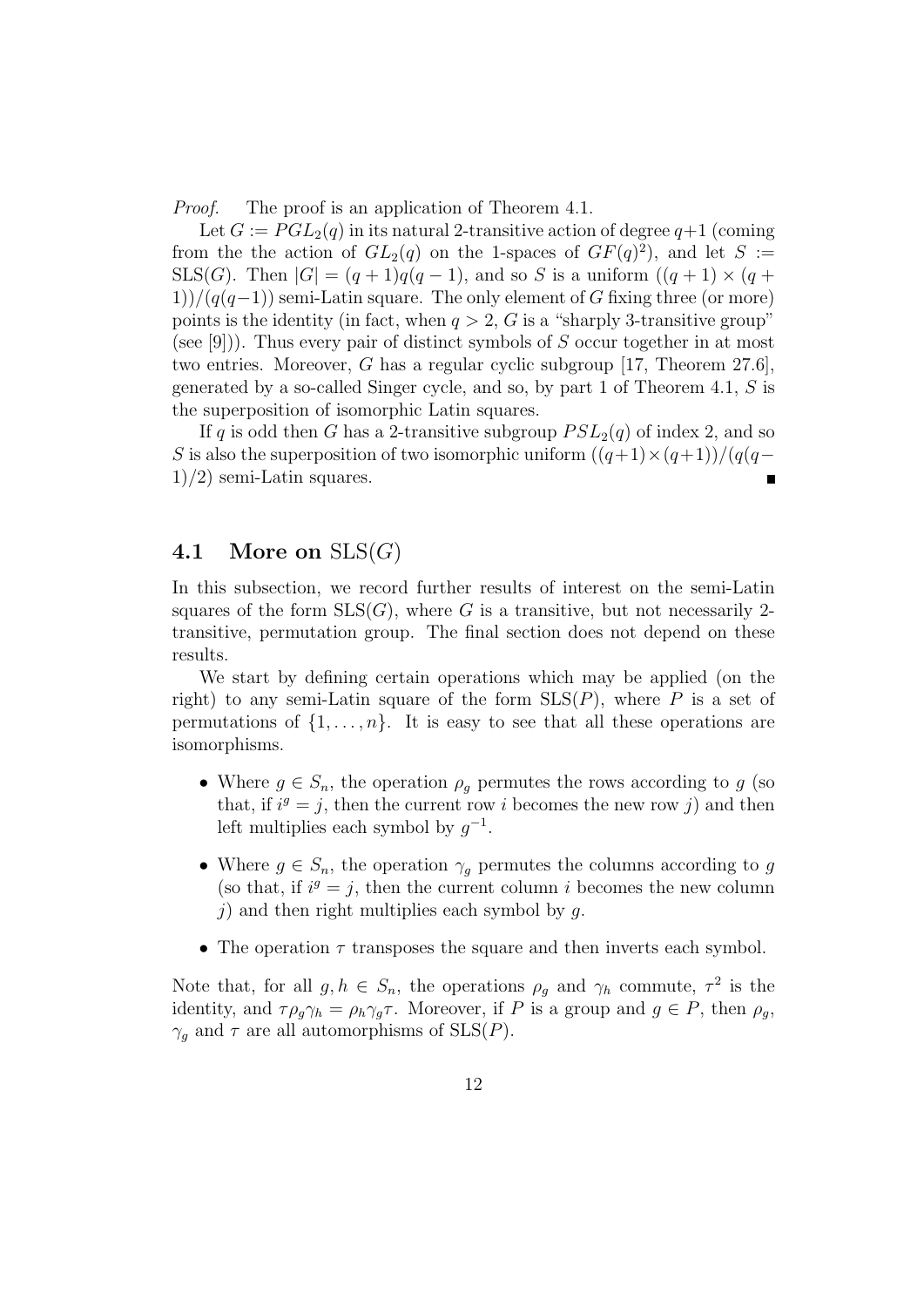**Theorem 4.4** Let G be a transitive permutation group on  $\{1, \ldots, n\}$ , and let  $S := SLS(G)$ . Then S is connected if and only if G has no normal subgroup N satisfying  $G_1 \leq N \neq G$ .

*Proof.* Let  $\Gamma$  be the point graph of the underlying block design of S.

We first suppose that S is not connected, so  $\Gamma$  is not connected, and let N be the set of vertices of the connected component of  $\Gamma$  containing the identity element  $1_G$  of G. (Recall that the vertices of  $\Gamma$  are the symbols of S, which are the elements of G.) Now  $1_G$  is in the  $(1, 1)$ -entry of S, together with all the other elements of  $G_1$ , the stabilizer in G of 1, and so  $G_1$  is a subset of N, which is not equal to G. We shall show that  $N$  is a subgroup of  $G$  and is normal in G.

Let  $x \in N$ . Then, since  $\gamma_x$  is an automorphism of S, we have that Nx is the vertex-set of some connected component of Γ. This component contains the vertex  $1_G x = x \in N$ , so this component must be the one with vertex-set N. We conclude that  $Nx = N$  for all  $x \in N$ , and so N is a subgroup of G. Now let  $g \in G$ . Then  $\rho_g \gamma_g$  is an automorphism of S and so  $g^{-1}Ng$  is the vertex-set of the connected component of  $\Gamma$  containing  $g^{-1}1_Gg = 1_G \in N$ , so this component must be the one with vertex-set N. Thus  $g^{-1}Ng = N$  for all  $q \in G$ , and so N is normal in G.

Conversely, suppose that N is a normal subgroup of G, with  $G_1 \leq N \neq G$ . For each  $i = 1, \ldots, n$ , the stabilizer  $G_i$  of i is conjugate in G to  $G_1$ , and so each  $G_i$  is contained in N, and so no element of G not in N fixes a point. Thus, if  $x \in N$  and  $y \in G \setminus N$ , then  $g := xy^{-1} \notin N$ , so g has no fixed points and so there is no edge joining x and y in  $\Gamma$ . Thus no element of N is joined by an edge to any element of  $G \setminus N$ , so  $\Gamma$  is not connected, and so S is not connected.

We now determine the automorphism group of a semi-Latin square of the form  $SLS(G)$ . We use ATLAS notation [13] for group structures.

**Theorem 4.5** Let G be a transitive permutation group on  $\{1, \ldots, n\}$ , and let  $S := SLS(G)$ . Then the automorphism group of S has structure

$$
(G \times G).((N_{S_n}(G)/G) \times C_2),
$$

where  $N_{S_n}(G)$  is the normalizer in  $S_n$  of  $G$ , and  $C_2$  is the cyclic group of order 2. This automorphism group acts transitively on the symbols of S, on the Cartesian product of the rows and columns of S, and on the union of the rows and columns of S.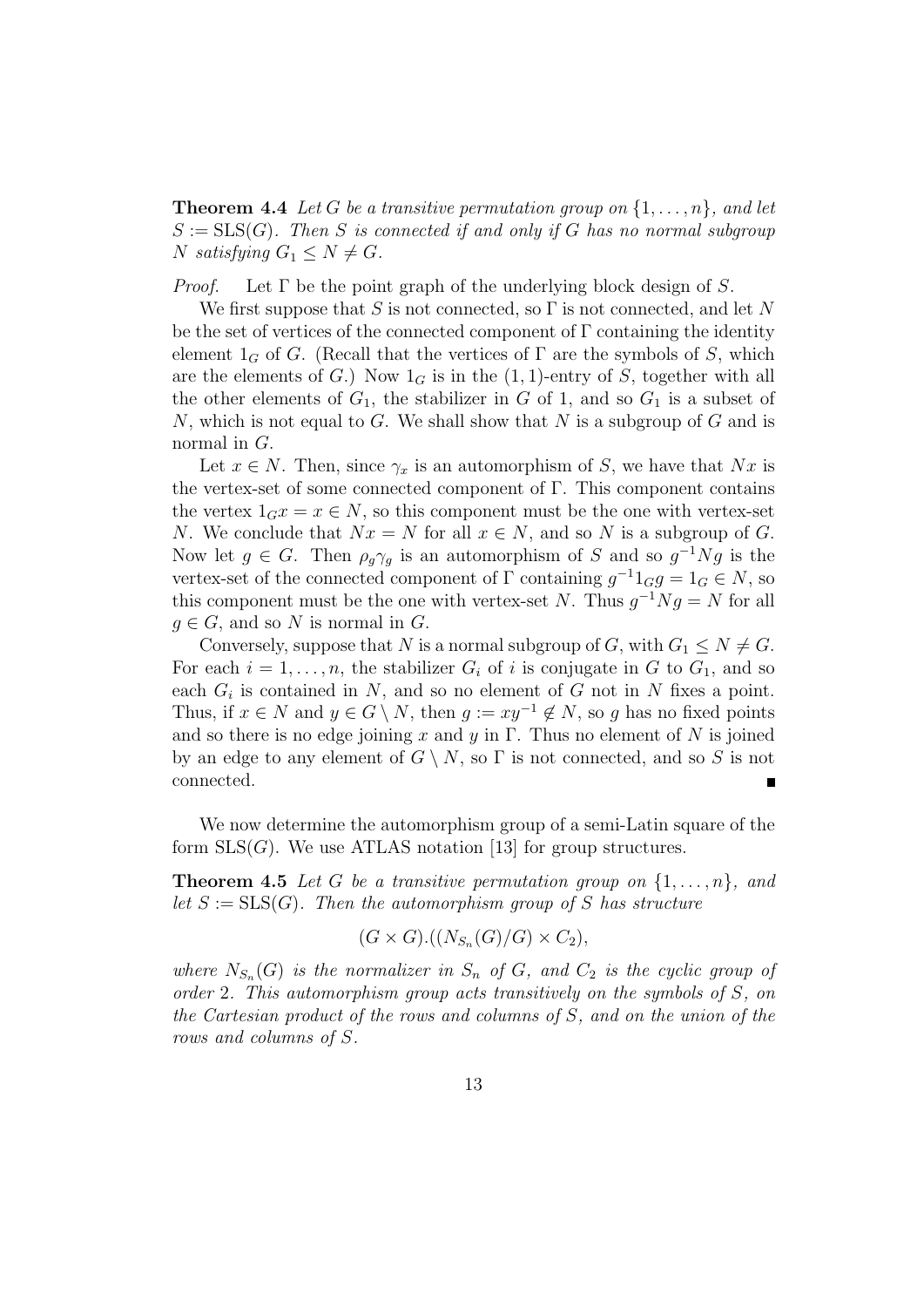Proof. Let A be the group of all automorphisms of S. Since no two distinct symbols of S (i.e. distinct permutations in  $G$ ) occupy exactly the same set of positions in  $S$ , we see that an automorphism of S is uniquely determined by its action on the rows and columns of S, and so A is a subgroup of the group  $(R \times C)\langle \tau \rangle$ , where  $R := \{\rho_g : g \in S_n\}$  and  $C := \{\gamma_g : g \in S_n\}.$ 

We first note that  $\tau \in A$ , and consider  $B := A \cap (R \times C)$ . Let  $\rho_x \gamma_y \in R \times C$ . Then  $\rho_x \gamma_y \in A$  if and only if  $x^{-1}Gy = G$ , in which case  $x^{-1}1_Gy = g$ , for some  $g \in G$ , and we have  $y = xg$ . Thus  $\rho_x \gamma_y \in A$  implies that for some  $g \in G$ ,  $x^{-1}hxg \in G$  for all  $h \in G$ , and so  $x \in N_{S_n}(G)$ . Thus B is contained in the group  $H$  generated by

$$
\{\rho_x\gamma_x : x \in N_{S_n}(G)\} \cup \{\rho_{1_G}\gamma_g : g \in G\}.
$$

But for each generator  $\rho_a \gamma_b$  of H, we have  $a^{-1}Gb = G$ , so  $B = H$ . Thus  $A = B\langle \tau \rangle = H\langle \tau \rangle$ , which has structure  $(G \times G) \cdot ((N_{S_n}(G)/G) \times C_2)$ .

We complete the proof by showing how  $A$  acts transitively on various sets. Let  $g, h \in G$  be symbols of S. Then the automorphism  $\gamma_{q^{-1}h}$  maps g to h. Let  $i, j, i', j' \in \{1, \ldots, n\}$ . Since G is transitive on  $\{1, \ldots, n\}$ , there are elements  $g, h \in G$  with  $i^g = i'$  and  $j^h = j'$ . Thus, the automorphism  $\rho_g \gamma_h$ maps row i and column j respectively to row i' and column j'. In particular, A can map any row to any row and any column to any column, and since  $\tau$ interchanges the rows and columns, we have that A acts transitively on the union of the rows and columns of S.  $\blacksquare$ 

## 5 Uniform  $(6 \times 6)/(5\mu)$  semi-Latin squares for all  $\mu > 1$

In this Section, we provide a constructive proof of the following:

**Theorem 5.1** There exist uniform, and hence Schur-optimal,  $(6 \times 6)/(5\mu)$ semi-Latin squares for all integers  $\mu > 1$ .

*Proof.* If  $\mu$  is even, then we take the  $\mu/2$ -fold inflation of the uniform  $(6 \times 6)/10$  semi-Latin square SLS( $PSL_2(5)$ ).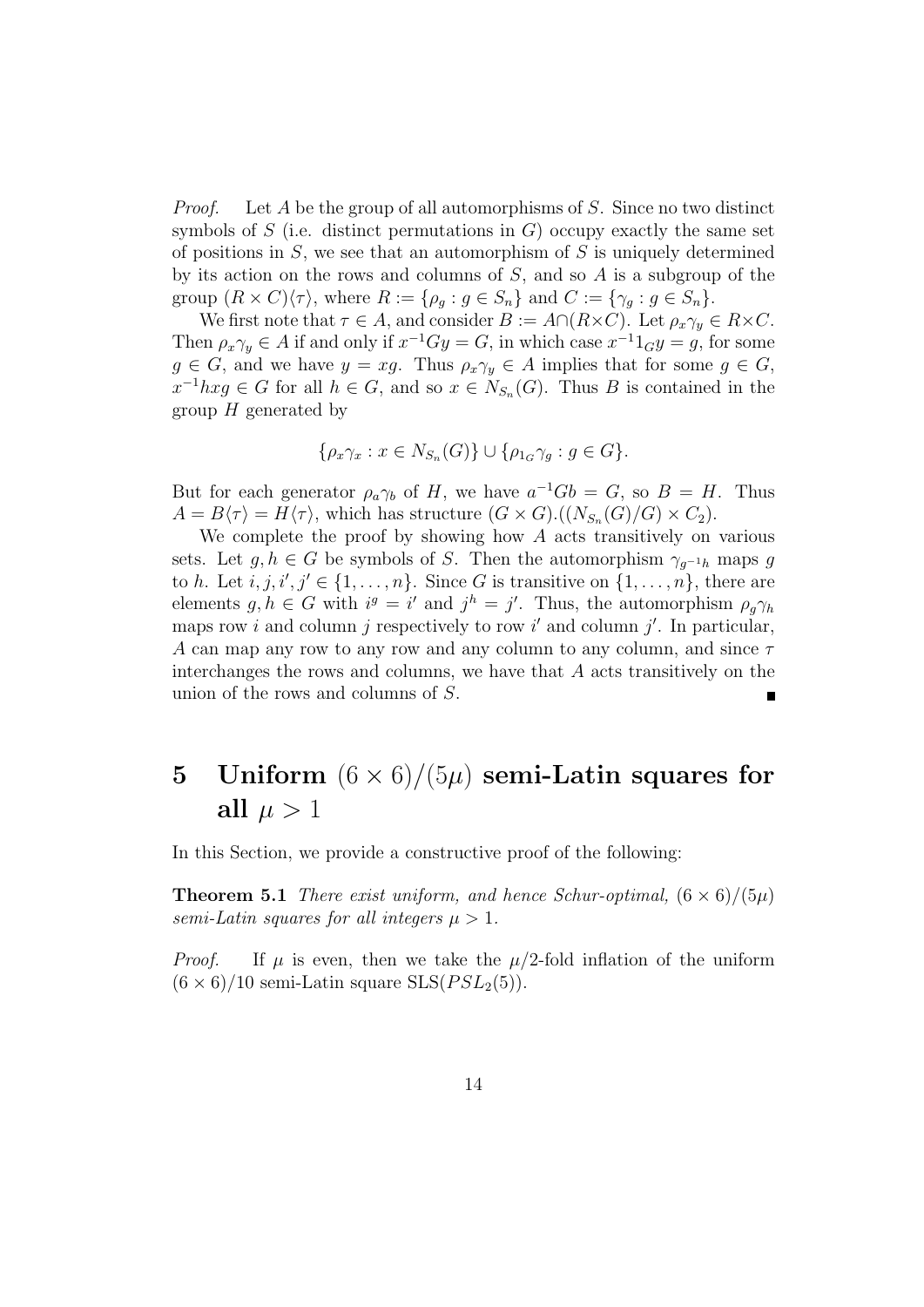If  $\mu = 3$ , then we take the semi-Latin square T, whose columns are listed below:

| $\mathbf{1}$   | $\overline{7}$   | 13              | 19 | 25              | 31              | 37              | 43     | 49              | 55 | 61              | 67 | 73              | 79 | 85              |                          |
|----------------|------------------|-----------------|----|-----------------|-----------------|-----------------|--------|-----------------|----|-----------------|----|-----------------|----|-----------------|--------------------------|
| $\overline{2}$ | 10               | 15              | 23 | $\overline{30}$ | 34              | 39              | 45     | $\overline{53}$ | 56 | $\overline{65}$ | 72 | $\overline{78}$ | 80 | 88              |                          |
| 3              | 8                | 17              | 20 | 28              | 32              | 40              | 47     | 54              | 60 | 63              | 69 | 77              | 82 | 90              |                          |
| $\overline{4}$ | 11               | $\overline{14}$ | 24 | $\overline{29}$ | 33              | $\overline{38}$ | 48     | $\overline{50}$ | 57 | $\overline{64}$ | 70 | 75              | 84 | 89              | $\overline{\phantom{a}}$ |
| $\overline{5}$ | 9                | 16              | 21 | 27              | 36              | 42              | 44     | 52              | 59 | 66              | 68 | 76              | 83 | 86              |                          |
| $\overline{6}$ | 12               | 18              | 22 | 26              | 35              | 41              | 46     | $\overline{51}$ | 58 | $\overline{62}$ | 71 | 74              | 81 | 87              |                          |
|                |                  |                 |    |                 |                 |                 |        |                 |    |                 |    |                 |    |                 |                          |
| $\overline{2}$ | 8                | 14              | 20 | 26              | 32              | 38              | 44     | 50              | 56 | 62              | 68 | 74              | 80 | 86              |                          |
| $\mathbf 1$    | $\overline{7}$   | $\overline{13}$ | 24 | $\overline{29}$ | 35              | $\overline{42}$ | 46     | $\overline{52}$ | 60 | $\overline{63}$ | 69 | $\overline{76}$ | 81 | 89              |                          |
| $\overline{4}$ | 9                | 18              | 23 | 27              | 36              | 37              | 43     | 53              | 58 | 65              | 70 | 73              | 84 | 87              |                          |
| $\overline{5}$ | 12               | 15              | 19 | 28              | 31              | 40              | 45     | 51              | 59 | 66              | 71 | 78              | 82 | 85              | $\overline{\phantom{a}}$ |
| $\overline{6}$ | 10               | 17              | 22 | 30              | 33              | 41              | 47     | 54              | 57 | 61              | 67 | 75              | 79 | 88              |                          |
| $\overline{3}$ | 11               | 16              | 21 | 25              | 34              | 39              | 48     | 49              | 55 | 64              | 72 | 77              | 83 | 90              |                          |
| $\overline{3}$ | 9                | $\overline{15}$ | 21 | $\overline{27}$ | $\overline{33}$ | $\overline{39}$ | 45     | $\overline{51}$ | 57 | $\overline{63}$ | 69 | 75              | 81 | $\overline{87}$ |                          |
| $\overline{4}$ | 12               | $\overline{17}$ | 19 | 25              | 31              | 41              | 44     | 54              | 58 | 64              | 68 | $\overline{77}$ | 84 | 86              |                          |
| $\overline{1}$ | $\overline{7}$   | $\overline{13}$ | 22 | $\overline{30}$ | 34              | $\overline{38}$ | 48     | 50              | 59 | $\overline{66}$ | 71 | $\overline{74}$ | 83 | $\overline{88}$ |                          |
| $\overline{6}$ | $\overline{8}$   | 16              | 23 | $\overline{26}$ | 32              | 42              | 46     | $\overline{53}$ | 55 | $\overline{65}$ | 67 | 76              | 79 | 90              | $\overline{\phantom{a}}$ |
| $\overline{2}$ | 11               | 18              | 24 | 28              | 35              | 40              | 43     | 49              | 56 | 62              | 72 | 73              | 82 | 89              |                          |
| $\overline{5}$ | 10               | 14              | 20 | $\overline{29}$ | 36              | $\overline{37}$ | 47     | $\overline{52}$ | 60 | $\overline{61}$ | 70 | $\overline{78}$ | 80 | 85              |                          |
|                |                  |                 |    |                 |                 |                 |        |                 |    |                 |    |                 |    |                 |                          |
| $\overline{4}$ | 10               | 16              | 22 | 28              | 34              | 40              | 46     | 52              | 58 | 64              | 70 | 76              | 82 | 88              |                          |
| $\overline{5}$ | 8                | 18              | 20 | 26              | 33              | 37              | 43     | 49              | 57 | 66              | 71 | 75              | 83 | 90              |                          |
| $\overline{6}$ | 11               | 15              | 24 | 29              | 35              | 39              | 44     | $\overline{51}$ | 55 | 61              | 68 | $\overline{78}$ | 79 | 86              | $\overline{\phantom{a}}$ |
| $\mathbf{1}$   | $\overline{7}$   | 13              | 21 | 27              | 36              | 41              | 47     | 54              | 56 | 62              | 72 | 77              | 80 | 87              |                          |
| $\overline{3}$ | $\overline{12}$  | 14              | 23 | 25              | 31              | 38              | 48     | $\overline{53}$ | 60 | $\overline{65}$ | 69 | $\overline{74}$ | 81 | 85              |                          |
| $\overline{2}$ | 9                | 17              | 19 | 30              | 32              | 42              | 45     | 50              | 59 | 63              | 67 | 73              | 84 | 89              |                          |
| $\overline{5}$ | 11               | 17              | 23 | 29              | 35              | 41              | 47     | 53              | 59 | 65              | 71 | 77              | 83 | 89              |                          |
| $\,6$          | $\boldsymbol{9}$ | 14              | 21 | 28              | 36              | 40              | 48     | 50              | 55 | 61              | 67 | 74              | 82 | 87              |                          |
| $\overline{2}$ | 12               | 16              | 19 | 25              | 33              | 42              | 46     | 52              | 57 | 62              | 72 | 75              | 80 | 85              |                          |
| $\overline{3}$ | 10               | $\overline{18}$ | 22 | 30              | 34              | $\overline{37}$ | 44     | 49              | 60 | $\overline{63}$ | 68 | $\overline{73}$ | 81 | 86              | $\overline{\phantom{a}}$ |
| $\mathbf{1}$   | $\overline{7}$   | 13              | 20 | 26              | 32              | 39              | $45\,$ | 51              | 58 | 64              | 70 | 78              | 84 | 90              |                          |
| $\overline{4}$ | 8                | 15              | 24 | 27              | 31              | 38              | 43     | 54              | 56 | 66              | 69 | 76              | 79 | 88              |                          |
|                |                  |                 |    |                 |                 |                 |        |                 |    |                 |    |                 |    |                 |                          |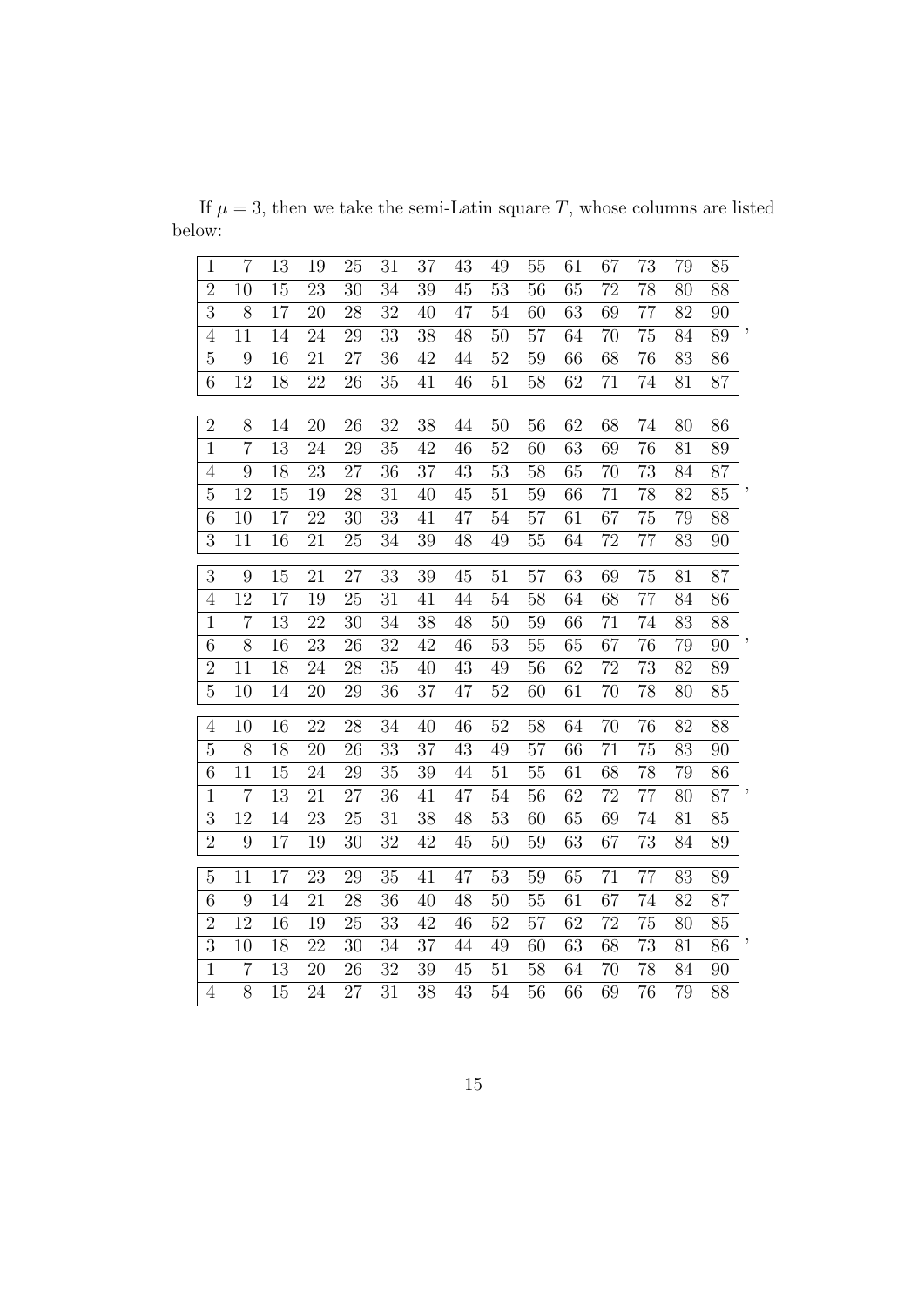|  |     | 2 9 17 20 25 35 39 43 52 58 61 69 74 83 88 |  |  |  |  |  |
|--|-----|--------------------------------------------|--|--|--|--|--|
|  |     | 8 15 19 29 34 37 46 50 55 63 71 77 80 87   |  |  |  |  |  |
|  | -13 | 23 28 33 40 44 53 57 65 68 75 82 86        |  |  |  |  |  |

.

(The semi-Latin square  $T$  was discovered and studied using the **DESIGN** package [23] for GAP [14]. Up to isomorphism, T is the unique uniform  $(6 \times 6)/15$ semi-Latin square having a group of automorphisms of order 25. In fact, the image of the (full) automorphism group of  $T$  acting on the rows and columns of  $T$  has order 200. In addition,  $T$  is the superposition of 15 Latin squares, which have respective symbol-sets  $\{1, ..., 6\}, \{7, ..., 12\}, ..., \{85, ..., 90\}$ .)

Finally, if  $\mu$  is odd and  $\mu > 3$ , then we take the superposition of T with the  $(\mu - 3)/2$ -fold inflation of SLS( $PSL_2(5)$ ).

Thus, when *n* is a prime power or  $n = 6$ , we know precisely the values of  $\mu$  for which there exists a uniform  $(n \times n)/(\mu(n-1))$  semi-Latin square, but we do not know exactly which values of  $\mu$  have this property for any other  $n > 1$ . The first unsettled case is  $n = 10$ . There is no projective plane of order 10 [16, 19], so there do not exist nine MOLS of order 10, and so a uniform  $(10 \times 10)/9$  semi-Latin square does not exist. On the other hand,  $SLS(PSL<sub>2</sub>(9))$  and inflations of this square yield uniform  $(10 \times 10)/(9\mu)$ semi-Latin squares for  $\mu = 4, 8, 12, 16, \ldots$ 

## Acknowledgements

I thank R.A. Bailey and Peter Cameron for very helpful discussions, and Donald Preece for useful comments on a draft of this paper.

## References

- [1] R.A. Bailey, Semi-Latin squares, J. Statist. Plann. Inference 18 (1988), 299–312.
- [2] R.A. Bailey, Efficient semi-Latin squares, Statist. Sinica 2 (1992), 413– 437.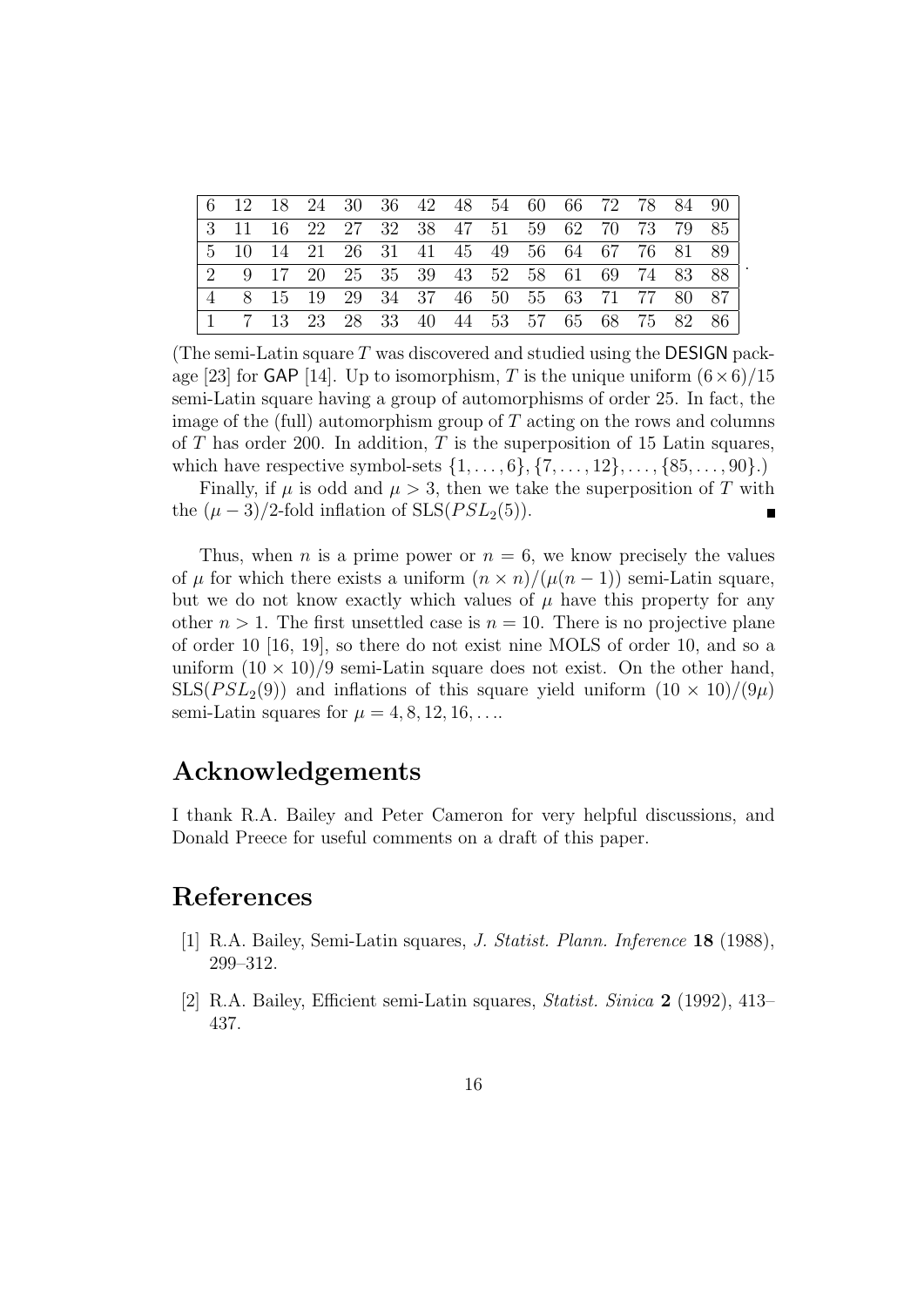- [3] R.A. Bailey, Association Schemes. Designed Experiments, Algebra and Combinatorics, Cambridge University Press, Cambridge, 2004.
- [4] R.A. Bailey, Design of Comparative Experiments, Cambridge University Press, Cambridge, 2008.
- [5] R.A. Bailey, Symmetric factorial designs in blocks, J. Stat. Theory Pract. 5 (2011), 13–24.
- [6] R.A. Bailey and P.J. Cameron, Combinatorics of optimal designs, in Surveys in Combinatorics 2009, S. Huczynska et al. (eds), Cambridge University Press, Cambridge, 2009, pp. 19–73.
- [7] R.A. Bailey, H. Monod and J.P. Morgan, Construction and optimality of affine-resolvable designs, Biometrika 82 (1995), 187–200.
- [8] R.A. Bailey and G. Royle, Optimal semi-Latin squares with side six and block size two, Proc. Roy. Soc. London Ser. A 453 (1997), 1903–1914.
- [9] P.J. Cameron, Permutation Groups, Cambridge University Press, Cambridge, 1999.
- [10] P.J. Cameron, P. Dobcsányi, J.P. Morgan and L.H. Soicher, The External Representation of Block Designs, http://designtheory.org/library/extrep/extrep-1.1-html/
- [11] C.-S. Cheng and R.A. Bailey, Optimality of some two-associate-class partially balanced incomplete-block designs, Ann. Statist. 19 (1991), 1667–1671.
- [12] P.E. Chigbu, Semi-Latin Squares: Methods for Enumeration and Comparison, PhD thesis, University of London, 1996.
- [13] J.H. Conway, R.T. Curtis, S.P. Norton, R.A. Parker and R.A. Wilson, ATLAS of Finite Groups, Clarendon Press, Oxford, 1985.
- [14] The GAP Group, GAP Groups, Algorithms, and Programming, Version 4.4.12, 2008, http://www.gap-system.org
- [15] A. Giovagnoli and H.P. Wynn, Optimum continuous block designs, Proc. Roy. Soc. London Ser. A 377 (1981), 405–416.